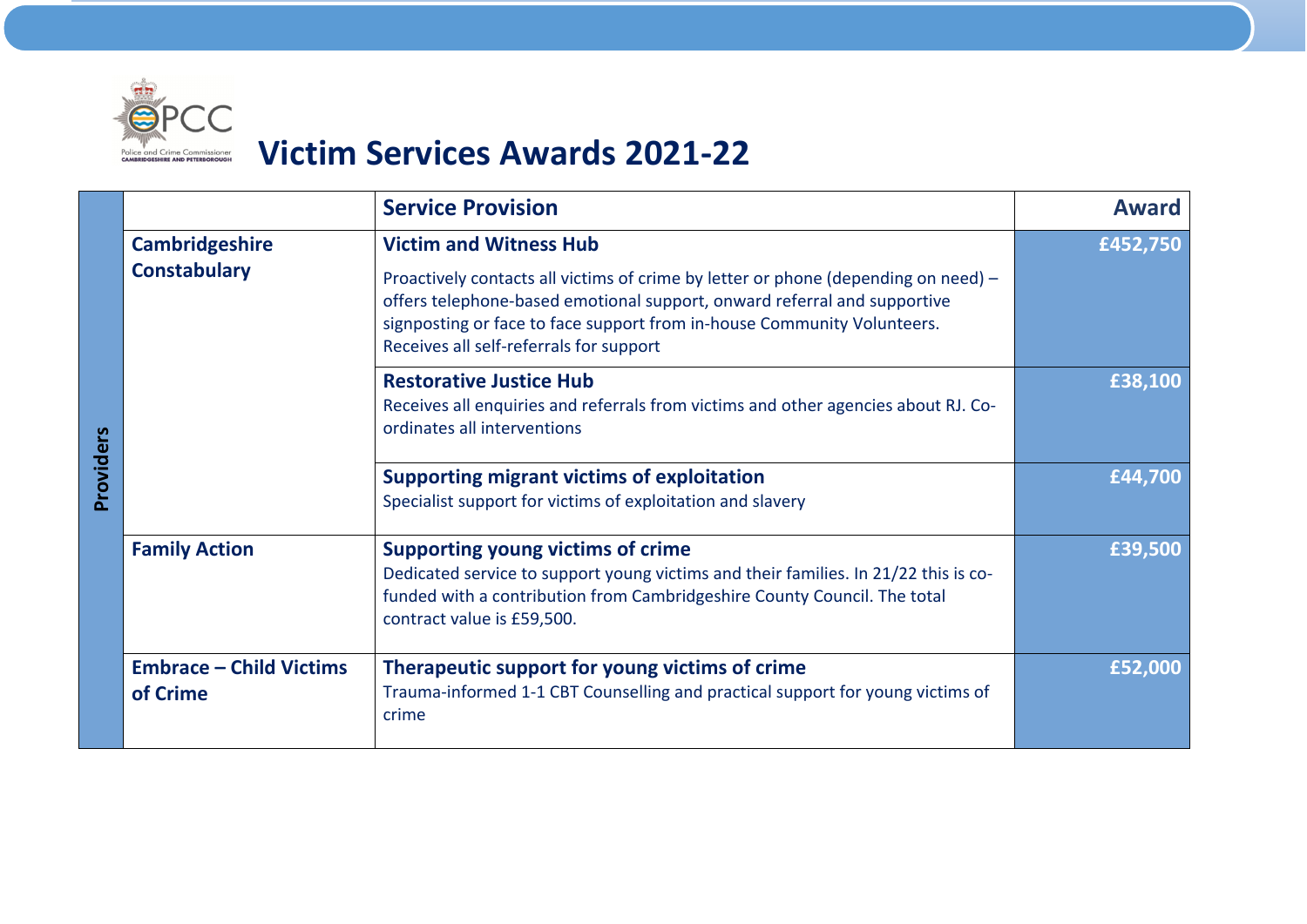| <b>Cambridgeshire and</b><br><b>Peterborough Foundation</b><br><b>Trust</b> | <b>Victim Pathfinders</b><br>Mental health nurses to provide expertise, support and a referral capability for<br>victims with suspected mental health issues identifying and co-ordinating<br>pathways into treatment                                                                                                                                                                                                                                                                                                                                                                                                          | £81,000  |
|-----------------------------------------------------------------------------|--------------------------------------------------------------------------------------------------------------------------------------------------------------------------------------------------------------------------------------------------------------------------------------------------------------------------------------------------------------------------------------------------------------------------------------------------------------------------------------------------------------------------------------------------------------------------------------------------------------------------------|----------|
| <b>Cambridgeshire</b>                                                       | Home security for elderly victims of burglary                                                                                                                                                                                                                                                                                                                                                                                                                                                                                                                                                                                  | £50,000  |
| <b>Shrievalty Trust</b>                                                     | Target hardening work to reduce repeat victimisation                                                                                                                                                                                                                                                                                                                                                                                                                                                                                                                                                                           |          |
| <b>Cambridge and</b><br><b>Peterborough Rape Crisis</b><br>Partnership      | Support service for victims and survivors of sexual violence<br>An all-age Independent Sexual Violence Advisor and emotional support service for<br>victims of sexual violence. This total includes an:<br>additional £17,733 for one year only for tailored therapeutic services.<br>$\bullet$<br>Additional £78,000 for Covid-19 Critical Support Community Based<br>Services.<br>This is the PCC contribution to a pooled partnership budget. The overall contract<br>value is £1,118,619 and this year includes an additional in-year award from the<br>Male Rape Support Fund of £18,807 and £237,375 for ISVA provision. | £337,383 |
| <b>Lime Culture</b>                                                         | <b>Rape Engagement Work</b><br>Co-funded with Constabulary                                                                                                                                                                                                                                                                                                                                                                                                                                                                                                                                                                     | £9,625   |
| <b>Peterborough Women's</b><br><b>Aid</b>                                   | <b>Domestic abuse outreach</b><br>Support medium risk victims of domestic abuse in Peterborough - co funded with<br>local authority.                                                                                                                                                                                                                                                                                                                                                                                                                                                                                           | £25,265  |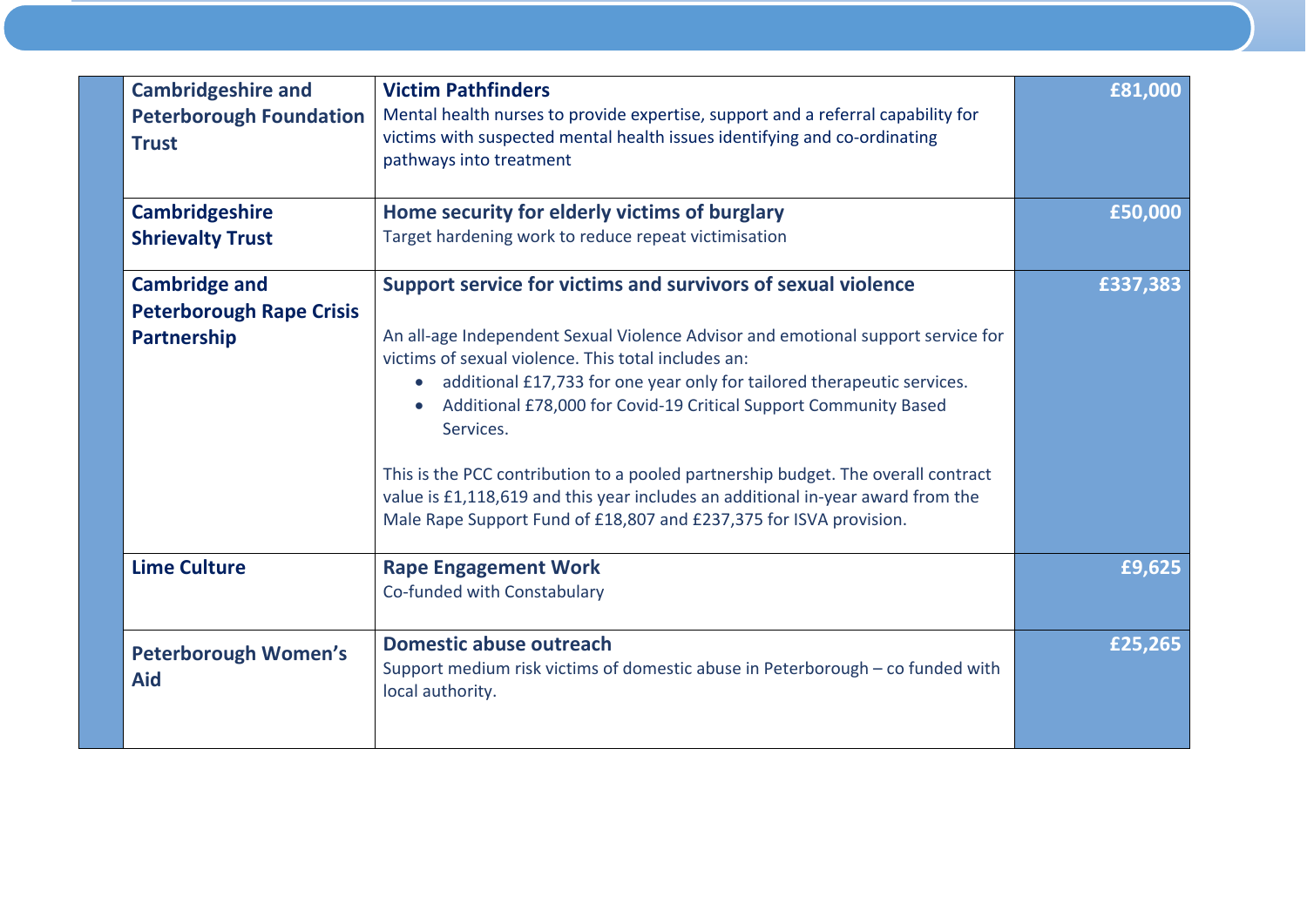| <b>The Meadows Children</b><br>and Family Wing   | <b>Domestic abuse support</b><br>Providing the Freedom Programme and 1:1 support to female victims of domestic<br>abuse in Cambridge. This includes an in-year award from the Critical Support Fund<br>of £9,437.                                                                            | £61,749    |
|--------------------------------------------------|----------------------------------------------------------------------------------------------------------------------------------------------------------------------------------------------------------------------------------------------------------------------------------------------|------------|
| <b>Cambridgeshire Deaf</b><br><b>Association</b> | Specialist support for deaf victims of domestic abuse<br>Specialist domestic abuse workers trained in communicating with deaf victims<br>using BSL and other communication methods. Offering the Freedom Programme<br>and 1:1 support to these victims.                                      | £21,367    |
| <b>Choices Counselling</b>                       | <b>Counselling for survivors of historic sexual abuse</b><br>Delivering a confidential counselling service to adult male and female victims<br>whose lives are affected by childhood sexual abuse. This includes an in-year<br>award from the Critical Support Fund of £24,469               | £69,899    |
| <b>One Voice for Travellers</b>                  | Specialist support for Gypsy and Traveller victims of domestic abuse<br>Providing specialist support to victims of domestic abuse in the Gypsy and<br>Traveller community who are under-represented in mainstream services.<br>Carrying out preventative work with members of the community. | £17,235    |
| <b>Refuge</b>                                    | <b>Support for victims of domestic abuse</b><br>Developing and delivering a group work offer for survivors of domestic abuse.                                                                                                                                                                | £25,095    |
| <b>Various</b>                                   | <b>Commissioning Support</b><br>Review £3,900, Website £3,000, Commissioning Support £28,529.                                                                                                                                                                                                | £35,429    |
| <b>Total Core Funding Awarded</b>                |                                                                                                                                                                                                                                                                                              | £1,329,903 |